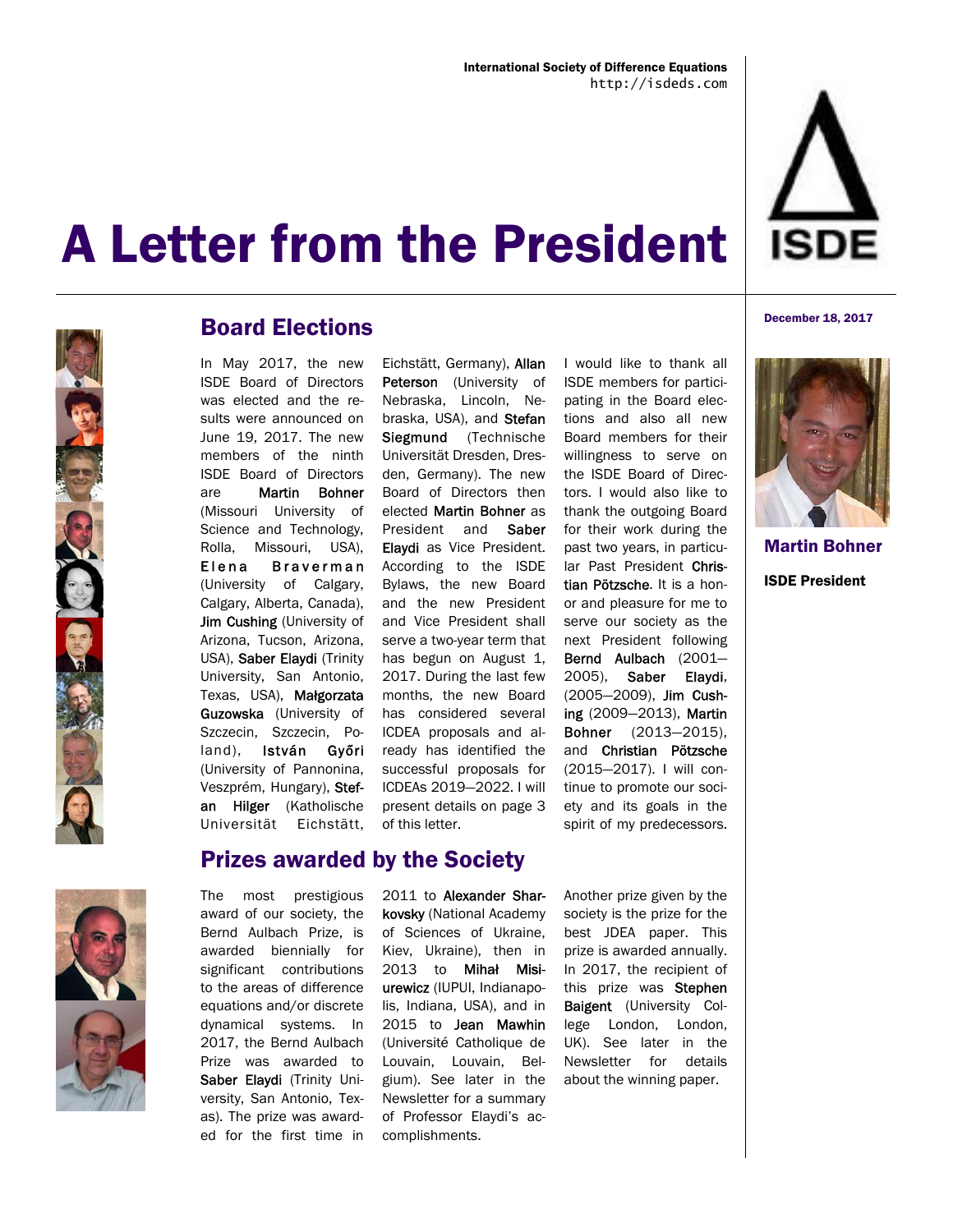

### 2017 Conferences of the Society



ICDEA, the International Conference on Difference Equations and Applications, is the flagship conference of our society. It is held annually since 1994. The 2017 ICDEA took place at West University of Timişoara in Timişoara, Romania, July 24—28, 2017. The conference was a big success, and I refer to the summary that appears later in the Newsletter. The society is indebted to the organizers of ICDEA 2017, in particular the Chair of the Organizing Committee, Adina Luminita Sasu.



PODE, Progress on Difference Equations, is the other conference series of our society. It is held annually since 2007. The 2017 PODE took place at the University of Urbino in Urbino, Italy, May 29—31, 2017. This conference was also a big success, and I refer to the summary that appears later in the Newsletter. The society thanks the organizers of PODE 2017, in particular the Chair of the Organizing Committee, Laura Gardini.



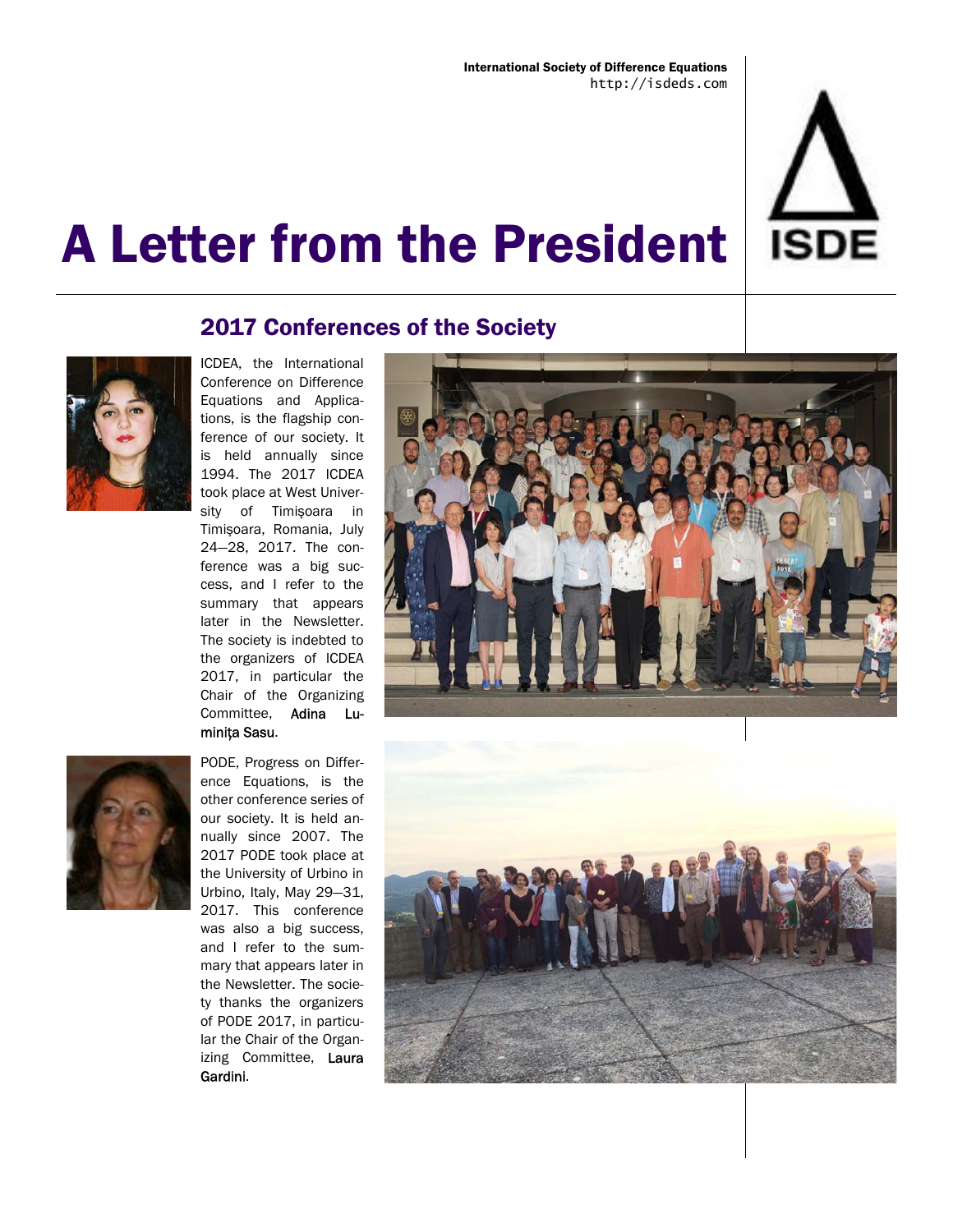



### Upcoming Conferences of the Society

ICDEA 2018 is just around the corner, so please mark your calendars to attend this exciting event at Technische Universität Dresden in Dresden, Germany, May 21—25, 2018. The Chair of the Organizing Committee is Stefan Siegmund. The conference website is www.icdea2018.de. More information can be found later in this Newsletter. I am looking forward to seeing many of our society members in Germany!

During the first ICDEA conference in San Antonio in 1994, six participants stepped up in the end and offered their organization of the next ICDEAs, so ICDEAs 2—7 were determined right then and there. Now we have experienced a Déjà vu of this situation: After ICDEA 2017 in Timişoara, the new ISDE Board of Directors has received several ICDEA proposals. Four of them were determined to be successful, and I am very happy to announce that the ISDE Board of Directors has approved the following four proposals for ICDEAs 2019—2022.

ICDEA 2019, the 25th International Conference of Difference Equations and Applications, will be held at the University College London in London, UK. The Chair of the Organizing Committee is Stephen Baigent, the 2017 recipient of the best JDEA paper prize.

ICDEA 2020, the 26th International Conference of Difference Equations and Applications, will be held at the University of Sarajevo in Sarajevo, Bosnia—Herzegovina. The Chair of the Organzing Committee is Senada Kalabušić, an ISDE member since 2004.

ICDEA 2021, the 27th International Conference on Difference Equations and Applications, will be held at CentralSupélec in Gif-sur-Yvette, France. The Chair of the Organizing Committee is Sorin Olaru.

ICDEA 2022, the 28th International Conference of Difference Equations and Applications, will be held at Sorbonne University in Paris, France. The Chair of the Organizing Committee is Svetlin Georgiev.

Any ISDE member who wishes to organize an upcoming ICDEA or PODE conference is cordially invited to submit a proposal to me or any of the members of the ISDE Board of Directors. Guidelines for preparing proposals for ICDEA conferences are available on the ISDE website at http://isdeds.com. No special format is required for proposals of PODE conferences. From now on, as per a decision during the general meeting of the society in Timişoara, PODE conferences will take place in odd-numbered years and will merge with ECIT (European Conference on Iteration Theory), which will take place in evennumbered years. Information about ECIT 2018 can be found later in this Newsletter.

I am looking forward to receiving your proposals for organizing these important conferences. Successful organizations will continue to demonstrate that the area of difference equations and its applications is an active and important area of research in mathematics.